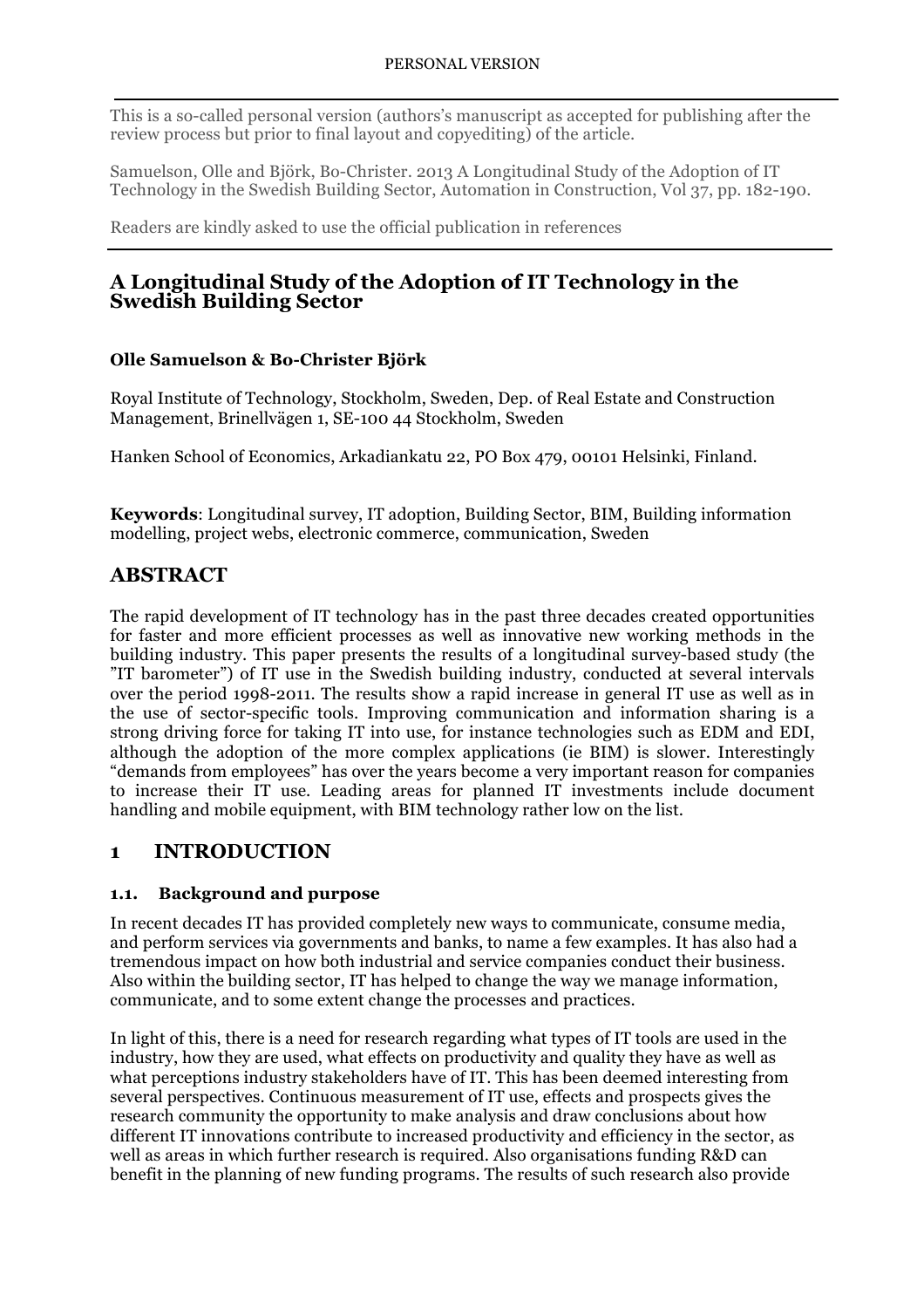businesses with the opportunity to benchmark and make evaluations of completed and planned IT investments. The IT sector and software vendors can also use research results as support for decisions about how they should adapt their products and services to fit their needs of the industry.

In addition to the need for more empirical data on the IT-development in the sector we also recognised already from the start of the project the need to develop a rigorous method for conducting the study so that the results are representative for the industry and the average company. This was because many case studies and studies using convenience samples for instance using email lists of R&D programmes are reported in journal articles, conference papers and presentations, and often such results tend to give an overly optimistic view of the use of advanced technologies. Our hope from the start was that other researchers would copy and adapt the same method we have used.

This article describes the use over a period of more than one decade of the survey tool "The IT Barometer" [1], [2], [3], [4], a questionnaire that has been used, in whole or in selected parts, by in least 11 countries during the last decade [5] and thus allows for cross-country as well as longitudinal comparisons. This article aims in particular to describe the results of the fourth "IT barometer survey" in Sweden, which was performed in the spring of 2011, as well as to compare the results with the earlier studies. The quantitative study has also been supplemented with a qualitative interview-based study focusing on the adoption mechanisms of EDM, EDI and BIM technologies [6].

The purpose of each phase of the T Barometer survey has been to describe the current situation of IT use and its effects in the building sector, and through comparison with previous studies, analyse trends over time. The building sector is in this study is defined as contractors, architects, technical consultants, property owners and the material industry. This paper presents the results from a fourth measurement of IT use in the sector, and also provides a short review of similar studies conducted in other countries.

## **1.2. IT-barometers and similar surveys**

The Project IT-barometer was initiated in the late 1990s and early 2000 as part of a national R&D program (IT BoF 2002) with the main purpose of measuring and following up the development of IT use in the Swedish construction sector. The purpose was also to create a method that could not only be repeated in Sweden, but also be used for international comparisons. An early collaboration between the Nordic countries resulted in surveys where the same questionnaires were used in Sweden, Finland and Denmark. Comparisons of the results are reported in [7], [2] and [8].

The method has since then been disseminated and used in other countries, with minor or major variations to the questions, depending on country variations and the different objectives and boundaries of each individual survey. These surveys are shortly described below, divided in three groups:

- 1. Surveys that extensively have used the IT barometer tool
- 2. Other studies with similarities to the IT barometer
- 3. Studies where the results of IT barometer surveys are used for analyses

## *Surveys that have extensively used the IT barometer tool*

The first survey performed outside of the Nordic region was done in Canada [9], where large parts of the tool where used and where the author also contributed significant improvements to the survey design and the questions, which then has been used in future survey iterations. Other countries where IT-barometer surveys has been carried out, in its entirety or in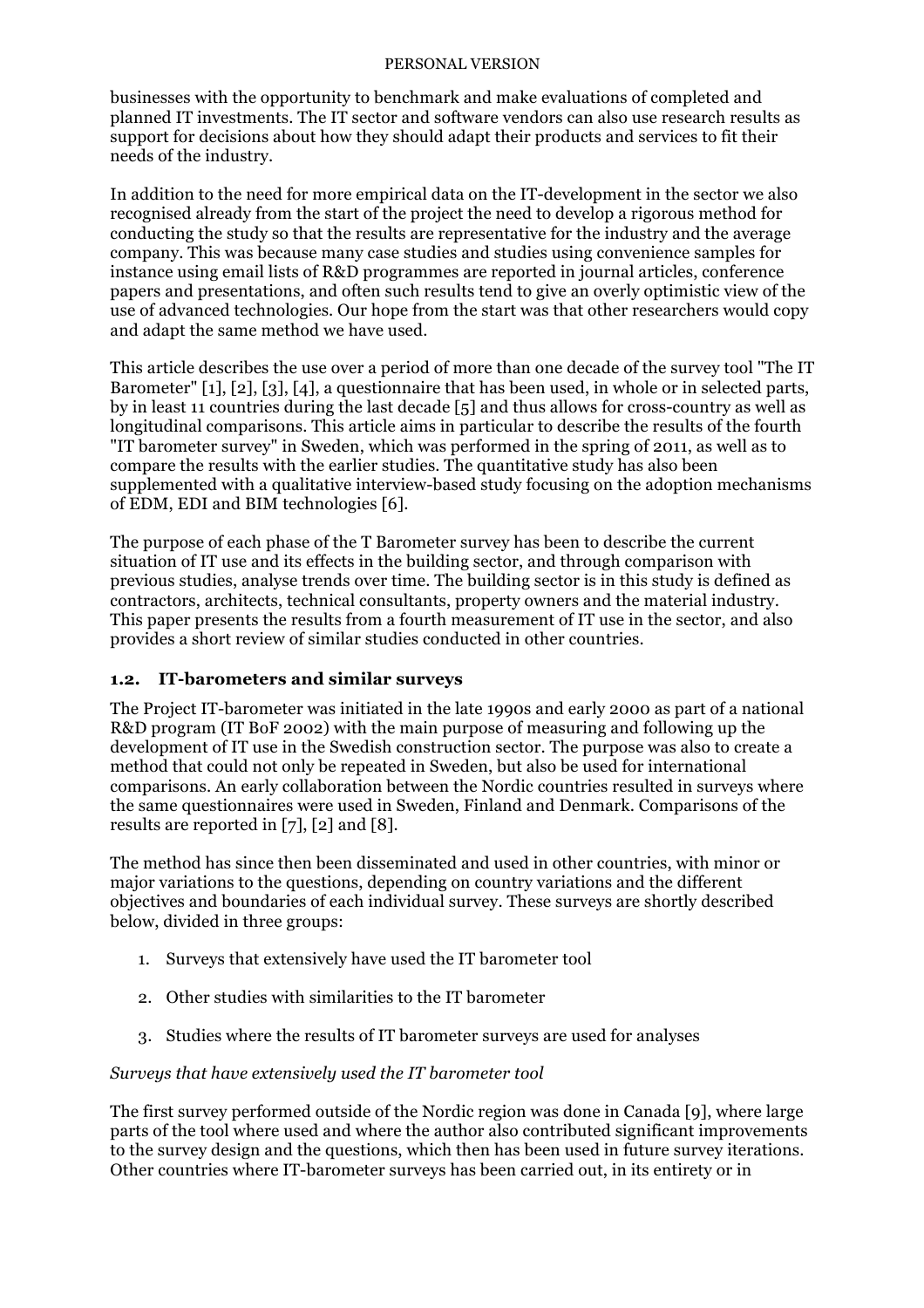selected parts, are: New Zealand [10], [5], Singapore [11], [12], where a quantitative comparison with the Nordic countries was made; Nigeria [13], where an IT barometer study was performed also with the purpose to evaluate questionnaires as a method to also collect qualitative data; Indonesia [14] where a less extensive, modified barometer has been used, but with sufficient similarities to provide a basis for some comparisons; Malaysia [15]; Taiwan [16] and Turkey [17].

## *Other studies with similarities to the IT barometer*

In Jordan a variant of the IT barometer has been used with a particular focus on the relationship between IT adoption and job satisfaction [18]. A survey in the south eastern United States used a similar survey methodology and developed the qualitative results of a regression analysis between IT use and firm performance [19]. Some studies have chosen to focus on a specific actor or certain tools. For example Chien [20] examines the use of I-Build technology i.e. IT tools for construction related business, and its impact on efficiency. Irlayici and Tas [21] focus on the strategic level of IT use by contractors. A special focus on BIM and its benefits and costs are presented in a study by Becerik-Gerber and Rice [22], and the use of IT in SMEs in building construction is described by Acar et al. [23].

## *Studies where results of IT barometer surveys have been used for analyses*

Michaloski and Paula [24] analysed several barometer surveys and studied the technical, cultural and overall dimensions of IT. Ugwu and Kumaraswamy [25] used a similar survey as part of a method in a study of success factors for construction ICT projects, where it is combined with qualitative deductive analysis and case studies. Gaith, Khalim, and Ismail [26] performed an extensive literature review of a big number of studies with the purpose to clarify relationships between investments in IT and overall performance of companies in the construction industry. The review uses several of the performed IT barometers together with other surveys. Another literature review of ICT use in construction is made by Zietsman [27], which includes a classification of different research themes in the area, where 99 articles has been studied. Arif and Karam [28] present both a local survey with much similarity to the IT barometer, and an attempt to international comparisons between countries where barometer surveys has been performed. Conclusions were drawn for the areas General IT usage, Use of CAD and Use of Networks, among architects.

## **2 THE IT-BAROMETER SURVEY INSTRUMENT**

To be able to measure the IT use in the industry over time a valid method had to be developed that could be repeatable and comparable over time. Much effort was therefore put into development of the method before the first survey was performed. This was done in 1997 and the method is thoroughly described in a master degree thesis [1], and also more briefly in [2]. The method is summarized in this section.

A number of choices have to be made, when performing a survey with satisfactory validity and reliability. The most important, which are described below, are: definition of *target population;* selection of *source for the population*; selection of categories to present, *stratification*; selection of data collection format, *type of survey*; and *weighting* of answers to correct for stratification.

## *Target population and source for selection*

The target population was defined as all companies in Sweden working as architects, technical consultant (within the construction, civil engineering, and property management sector), contractors, property managers and also the construction material sector. There were a few possible registries that cover these categories of companies, and an evaluation of these resulted in a choice to use Statistics Sweden (SCB) [29] as source since they keeps a directory containing all companies in Sweden, categorized in a detailed way.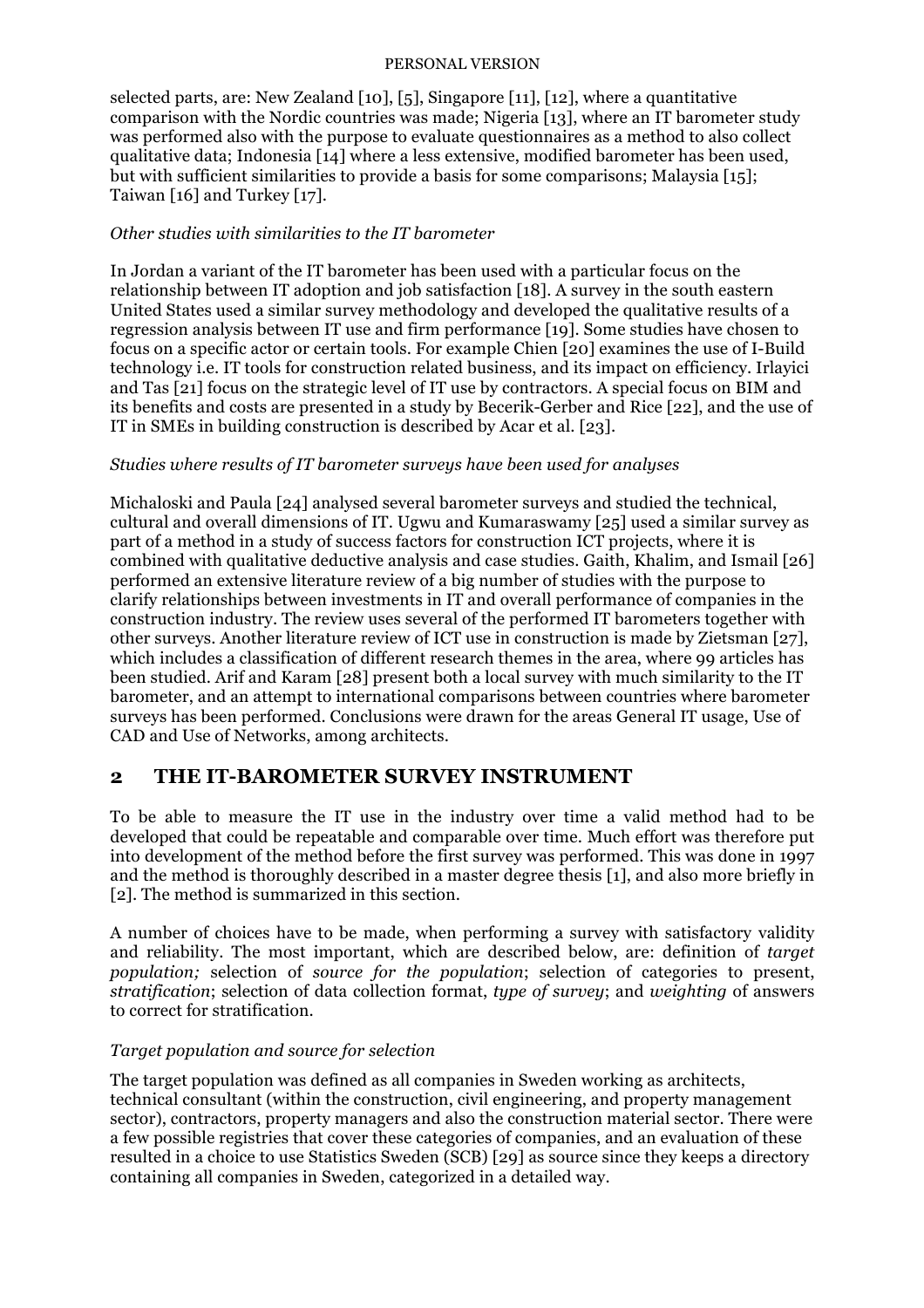The SCB directory is updated every 3 months. It is possible to make the selection either on the basis of companies, or on the basis of workplaces, where workplace is defined as "each address, property or group of contiguous properties where the company carries out activity" [29]. The selection was made on the basis of workplaces for two main reasons. Firstly, many companies work with more than one type of business. Some workplaces can belong to multiple company categories and can thus use IT to a different extent and in different ways. Secondly, if a large company should be represented by only one questionnaire, this would cause some disproportion in the results, since it is weighted according to the number of employees. By choosing workplaces as a basis for selection, the possibility of getting a more detailed and true description of reality is increased.

## *Stratification*

The statistical method chosen was stratified free random selection. "Stratified" means that the population is divided into a number of separate groups based on specific pre-defined characteristics. A free random selection is then used to make the selection of units within these groups. In this selection each unit in the population has the same probability to be part of the selection. This method using two steps is necessary if the survey is to be able to say something about parts of the industry. Otherwise it is only possible to make statements about the industry as a whole. It was decided that the study should be able to make statements partly about the industry as a whole, partly about categories of workplaces and partly about sizes of workplaces, but not the combination of the last two, which would have resulted in a need for a much larger sample selection. The selection was therefore stratified with respect to the following 9 strata (5 categories and 4 sizes of workplaces):

- **Architects**
- Engineers
- **Contractors**
- Property managers<br>• Manufacturers/Tra
- Manufacturers/Trade
- 1-9 employees
- 10-49 employees
- 50-199 employees
- 200+ employees

### *Type of survey*

A request to answer the questionnaires was sent out by ordinary mail. The first two times, 1998 and 2000 the questionnaire itself where also sent out in paper format, while the last two times, 2007 and 2011, the request letter had instructions of how to complete the survey via a web form. The reason for sending by mail and not by e-mail was from the beginning of the study partly the risk of a major bias, since several questions concerned, for example, access to computers and email, which in this case would only be possible to answer if the respondent had such access. Partly, it was also a registry issue, since there was no available complete record of email addresses to all possible respondents. The approach with sending out letters was maintained even at the later surveys, partly for this reason, but the collection of data was made via a web form which facilitated both the respondents work and the work with the analysis of the received data.

## *Weighting of the answers*

A stratified selection is customized to draw conclusions of each stratum, but not to draw conclusions of the sample as a whole, since the size of the selection of each stratum doesn't correspond to its proportion in reality. To handle this, a weighting of the answers has to be done. Another item that has to be handled – if the purpose, as in this case, is to describe the total use of IT in a large number of companies – is the fact that large companies are few but represents a large number of employees, while there are a large number of companies with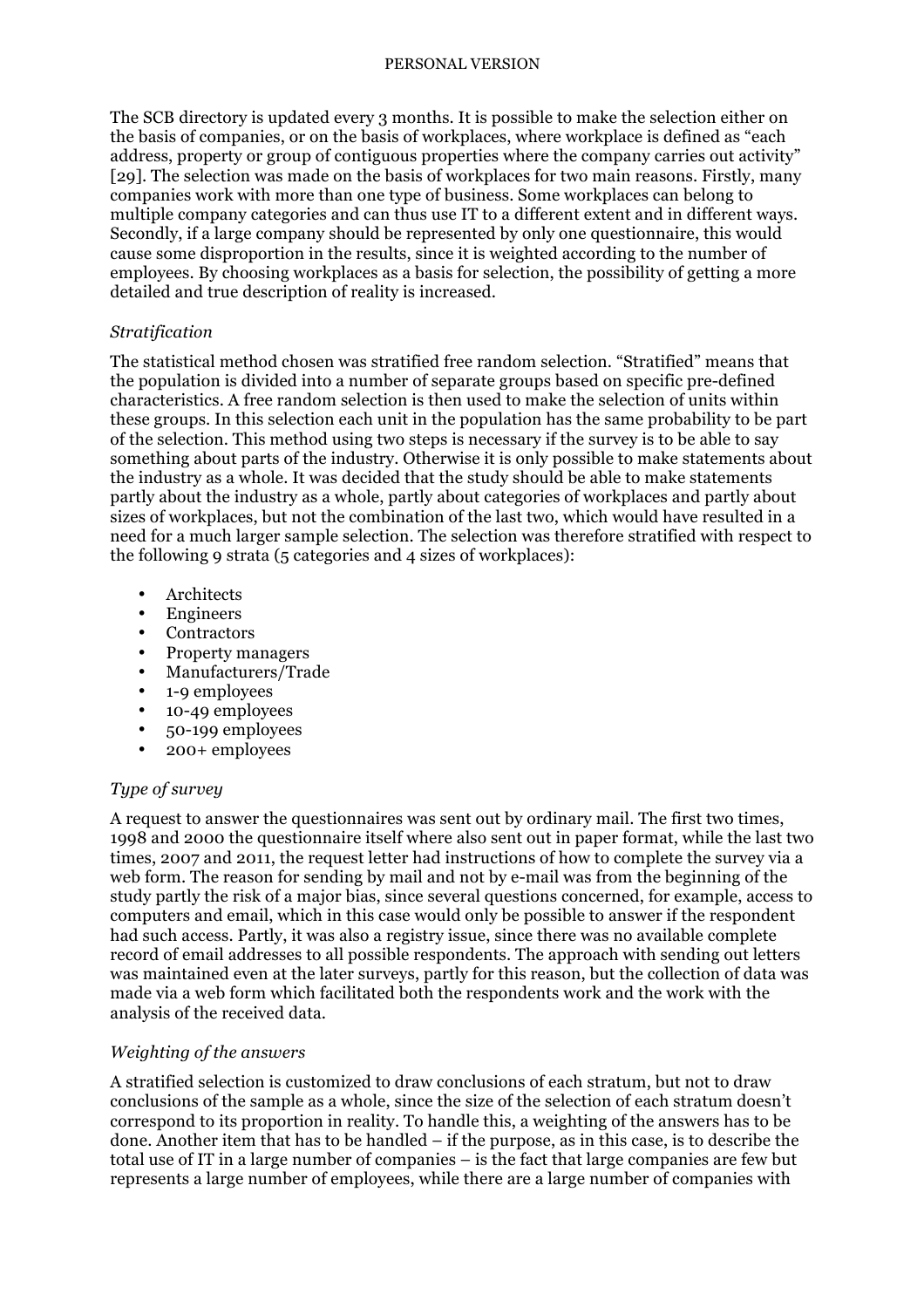few people employed. If each answer were given the same importance in the analysis, the result would be misleading. Because of this the answers also have been weighted with respect to the number of employees at each workplace, to make sure that each answer represents its part of the industry. The weighting is thus done in two steps, one for correction of the size of the sample according to its relation in reality, and one for correction of number of employees, to be able to draw conclusions of the total use in the sector, instead of the use of a certain share of companies. Table 1 describes the number of answers and response rate for each of the four surveys.

|                   | 2011 | 2007    | 2000 | 1998           |
|-------------------|------|---------|------|----------------|
| Selection size    | 1507 | 1385    | 1316 | $2723^{\circ}$ |
| Number of answers | 294  | 180     | 641  | 636            |
| Response rate     | 20%  | $13 \%$ | 49 % | 23%            |

#### **Table 1 – Response rate IT barometers**

## **3 RESULTS FROM 2011 SURVEY**

## **3.1. IT infrastructure**

The IT infrastructure in the form of access to computers and networks connections is good in the sector. No comparisons were made with other industries in this measurement, but previous studies [30] indicate that the building sector is at approximately the same levels as other sectors. The figures show a continued increase, in pace with developments in society in general.

The proportion of workplaces that have computers in 2011 was according to the survey over 99%. The few responses received via SMS from workplaces missing computers, can be attributed to very small establishments, which, after weighting with respect to size, implies an almost hundred per cent computerization. Similar results emerged from the 2007 survey. All workplaces that have computers today also have access to internet, which creates good opportunities for communication and information in the sector and in the projects. Increases have occurred during the whole measurement period, but already in 2007 the proportion was almost 100%.

Mobile connectivity has brought huge benefits to the sector, as even temporary workplaces such as construction sites may easily have broadband connections at their disposal. It also means flexibility for all participants in projects, which regardless of their geographic location can have access to shared information. In Sweden there is generally a high level of speed for Internet connections, with extensive fibre networks and a mature mobile infrastructure, where the third-generation mobile networks are capable of relatively high speeds. This is also corroborated by the respondents, where one out of four have access to 25 Mbps or more, and where almost 30% have capacities between 8 and 25 Mbps.

## **3.2. IT use with business focus**

The sector has a high level of basic IT infrastructure, but how is IT used for supporting the core activities and the business? This question has been measured in the survey through a number of questions about the extent to which different operations are carried out with the help of computers; the extent to which information is exchanged digitally; and finally a number of questions about three areas given a special focus. These are Building Information Modeling (BIM), Electronic Document Management (EDM) and Electronic Data Interchange (EDI), which are described more under each heading. These areas have been chosen for their importance for information exchange and communication between different actors in the sector. They are interesting because they require cooperation between companies to be

<sup>&</sup>lt;sup>1</sup> A larger selection was made to get results for combinations of strata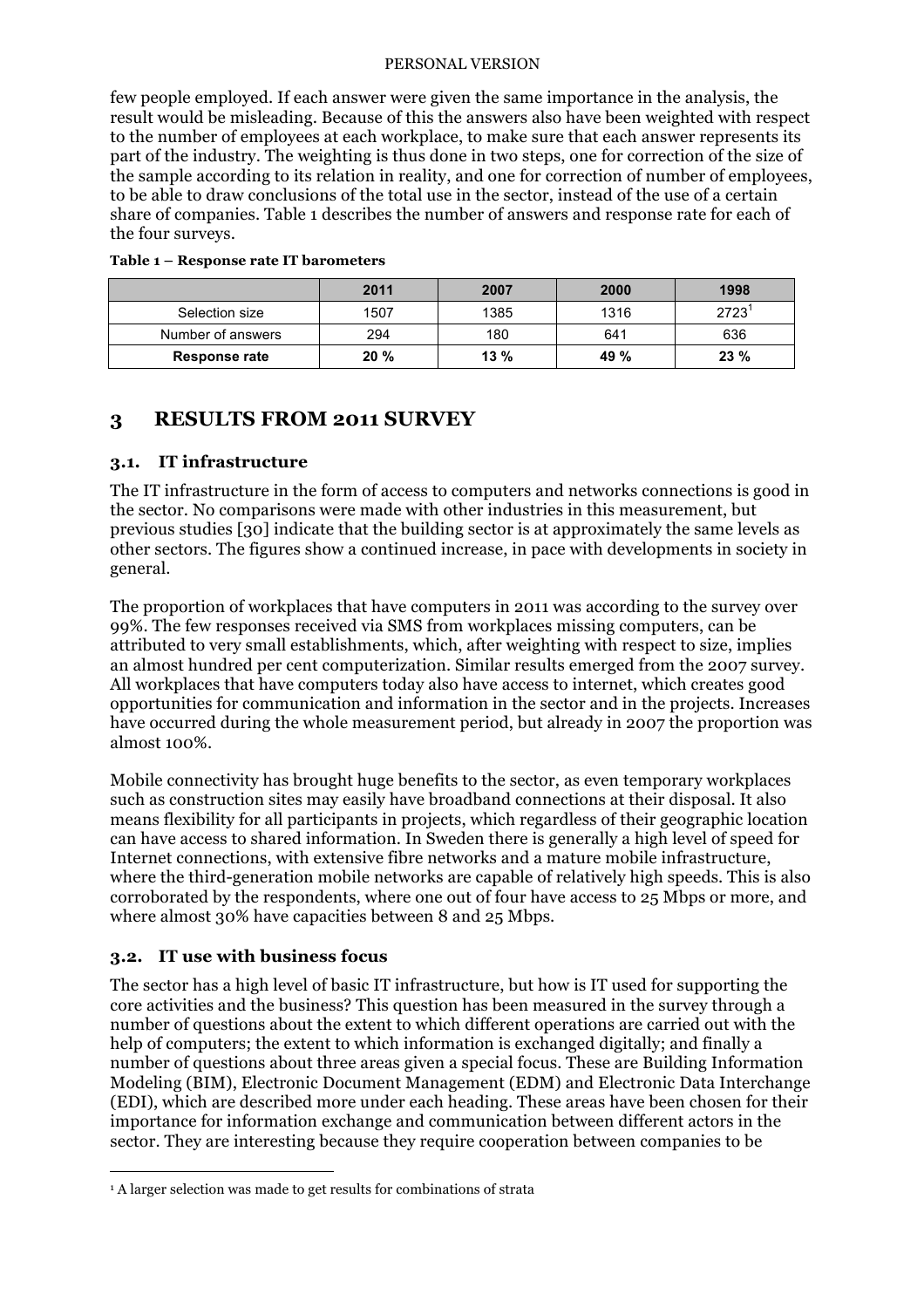utilized optimally, while they may create benefits for both individual users and for the project process as a whole, as well as for the final product. BIM has been given more focus than other areas in this article since it is an area that has developed strongly in recent years and has been envisioned as potentially providing the strongest impact on both the sector's stakeholders and their processes, in the sense of increased efficiency and productivity

More and more information is created and stored digitally. The widespread infrastructure also enables a digital exchange of information. The two figures below (Fig 1 and 2) show how document-and file-based information is passed between players in the sector and how this exchange has changed during the measurement period. To compare the measurements between the years a point called the 60 percent point has been used, and this is marked for each year in the figures. It shows the level where all users use IT to 60% or more in work with the current operation.

Figure 1 shows the proportion of graphic documents, i.e. drawing based information, which is sent digitally. It is today done to a very high extent. Among those that most often create information, architects and technical consultants, about half of the respondents state that this is done to 100%, and almost all other are located at a rate above 60%, where also the range is wide (60-99%) and there are reasons to believe that many respondents are found in the upper end of the range. Contractors are slightly lower but still at a high level. In the figure, the 60-percent point is marked for the last three measurements and it shows that there have been marked increases, especially among contractors, where among other reasons mobile connections have made it possible to send and receive documents even at the construction site. The situation, which formerly could be described as a gap between the players, when the design and production stages managed information in different ways, have now been significantly reduced, which improves the communication in the projects.



**Figur 1 Proportion of graphical documents that are sent digitally.** 

Figure 2 shows the result of how some common other types of documents are sent digitally. The level is fairly even between document types, where the 60% point for the different types are found somewhere between 60% and 70%, and where no major changes have occurred since the last survey. The rise in use took place mainly between 2000 and 2007. The common properties for these document types is that they are mostly text-based (except for bills), and that they are easy to create, send and receive thanks to de-facto standards such as MS office, pdf-writers and readers.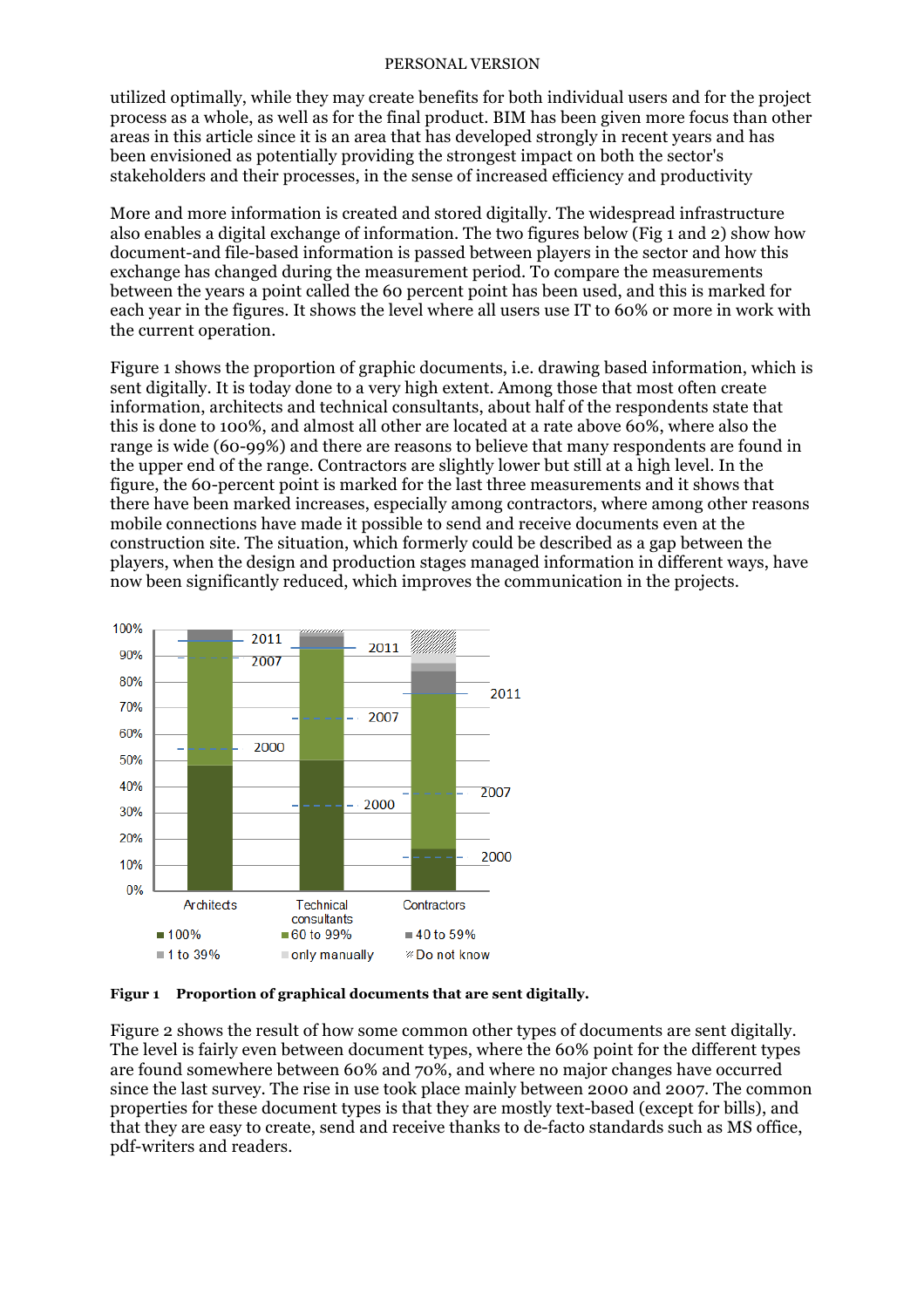

**Figur 2 Proportion of different types of documents that are sent digitally.**

Costing and budgeting are operations where there are well-established and refined applications in place, both in the form of simple spread sheets and through more advanced programs with recipe and price databases. The use is at a relatively high level, and is largely unchanged since the survey in 2007. The 60 per cent point is found between 50% and 60% for both contractors and consultants, but the proportion of those who use the programs to 100% is significantly lower among contractors. Also time and resource planning is an area where there is well-developed IT support at different levels. Simple project management tools such as graphical Gantt charts can be used and it is also possible to work with more sophisticated applications with for example links between activities and resources. Since planning is central in this highly project-based industry, there is potential and incentives for high usage. The results show slightly lower levels than for costing, especially among contractors (40%), but nevertheless it indicates a widespread use. However, it is surprising that contractors do not use more IT for planning and costing, which is operations that are of big importance for them.

One area where contractors have increased their use of IT clearly is in materials management and purchasing, where the 60 per cent point has risen from 45% to 63%. In contractors business, purchasing and logistics are areas of big importance, where a wide variety of materials from different suppliers shall be handled, and where accurate delivery and price is absolutely critical for the benefit. IT systems that support this are therefore of great benefit.

## **3.3. CAD and BIM**

The concept of BIM has been much discussed in the sector and has been given a number of different definitions. Eastman et al. [31] describes BIM as: models containing *all* the information about the *product* and the *process* through a building's *lifecycle*. In brief, BIM is about modelling the physical building objects as well as spaces in a computer, providing the objects with geometrical and other properties, as well as the relationships between the objects created. The models can then be used to manage all possible information about both the product and the process. The acronym BIM can represent both the digital models built (Building Information Model), and the work required (Building Information Modeling) to achieve the effects of the improved information management.

In order to work with BIM it is therefore required that the basic information created by designers, is created model-based instead of with traditional 2D CAD. Figure 3 shows that designers currently use tools that support model-based information almost half of the time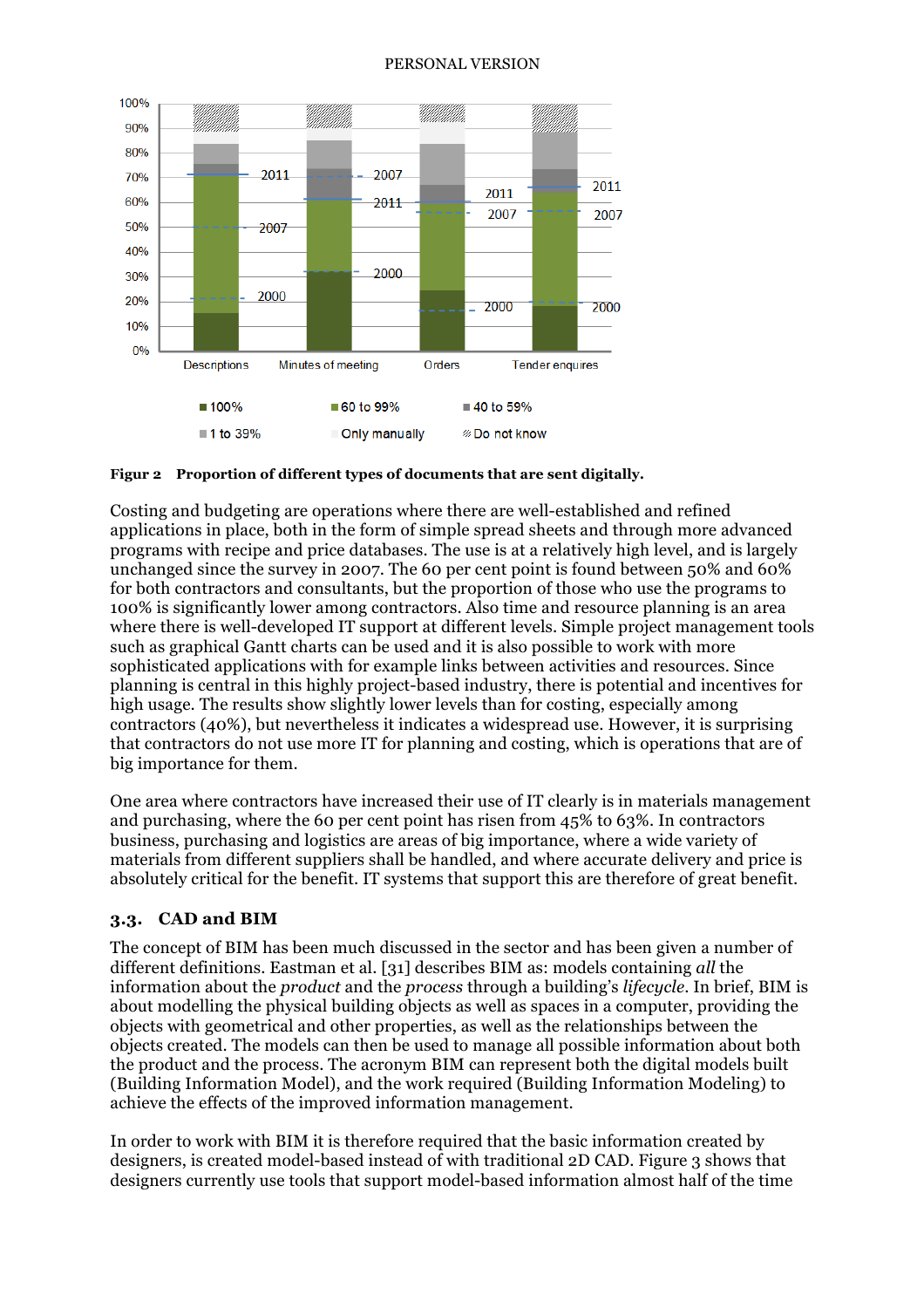they spend on design. There has been a marked increase in a decade, especially during the second half of the period. Hand drawing as a tool has decreased continuously. Even "sketching" of areas and volumes in the early stages is now often done using computers.



**Figur 3 Proportion of total design time where different tools are used.**

The fact that model-based tools are used does not automatically mean that all their functionality is used. Figure 4 shows to which level the tools are used among architects and technical consultants. The clearly highest bars refer to "Only for geometric data in 2D and 3D." This indicates two things. Firstly, that the proportion of designers that only work in 2D is low and continues to fall, and thus that the use of CAD in both 2D and 3D now is the normal manner to work for designers. Secondly it means that information about geometry still is the most important and that most designers have not yet taken the step to start using models to other kinds of data than geometric. The proportion of those who work "Object based also with other data than geometric" is higher among architects than technical consultants, but has risen in both.

Figure 5 shows the frequency of use of those who answered "also for other data than geometrical" to the question in Figure 4. The base for the sample is very small and conclusions based on this should be made with caution. The figure indicates however a high frequency of use by the minority that uses the models in an advanced way.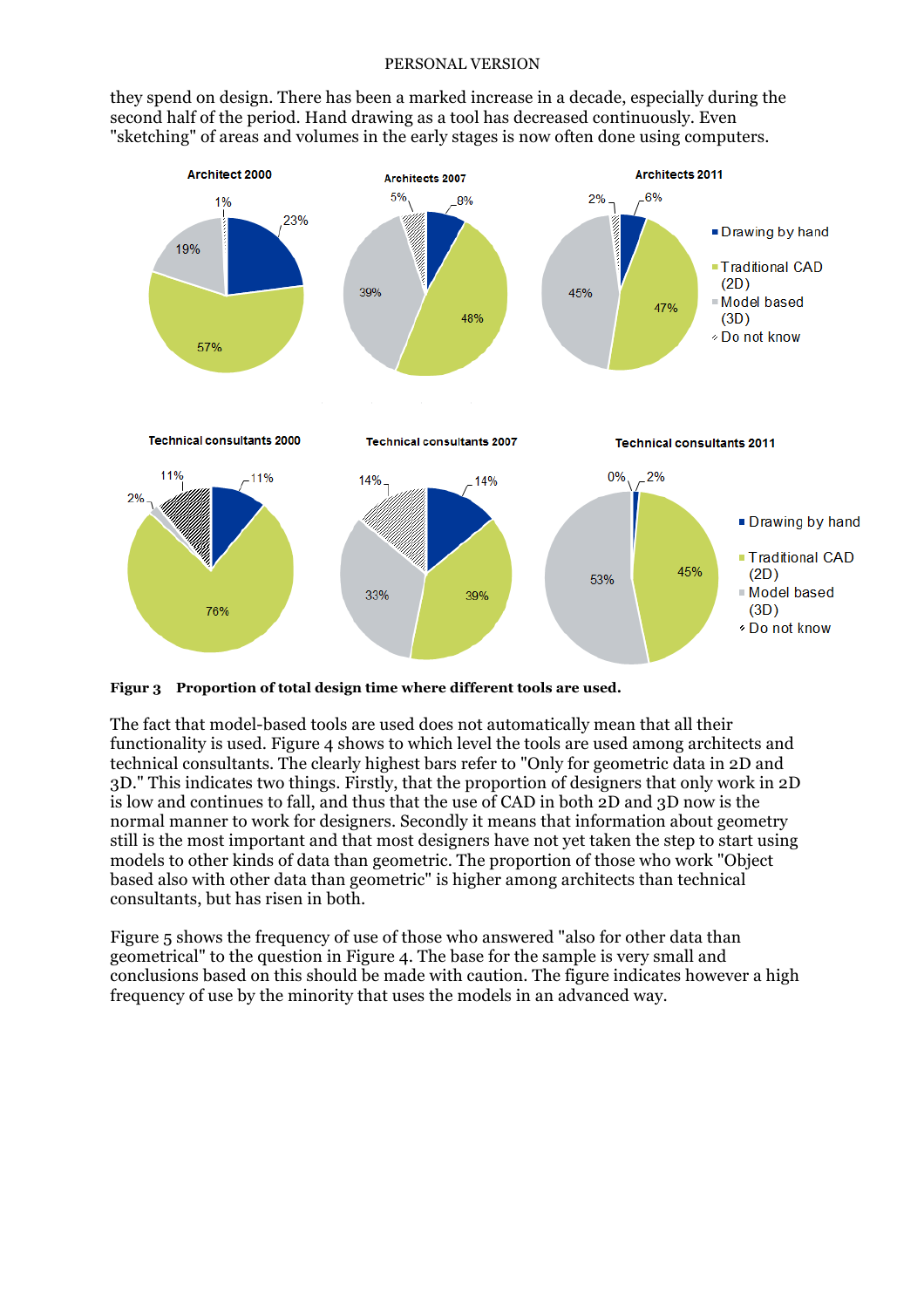

**Figur 4 Proportion of use of CAD for different types of data.**



**Figur 5 Distribution of CAD use frequency for non-geometrical data.**

The above reasoning also confirms the general picture of BIM development in the sector that is presented in industry seminars and trade press articles. To meet the traditional requirements of delivery, it is often at present more efficient to operate traditionally. There is, however, a clear trend that information about buildings and their processes are mediated more in model form and that the models are starting to be used for other information than geometry. There is a broad consensus about BIM as an effective tool and work method. In practice, the development is today driven by a number of BIM experts, and these can be found in more and more companies. However, they are a limited group of individuals, but they are working intensively with the development.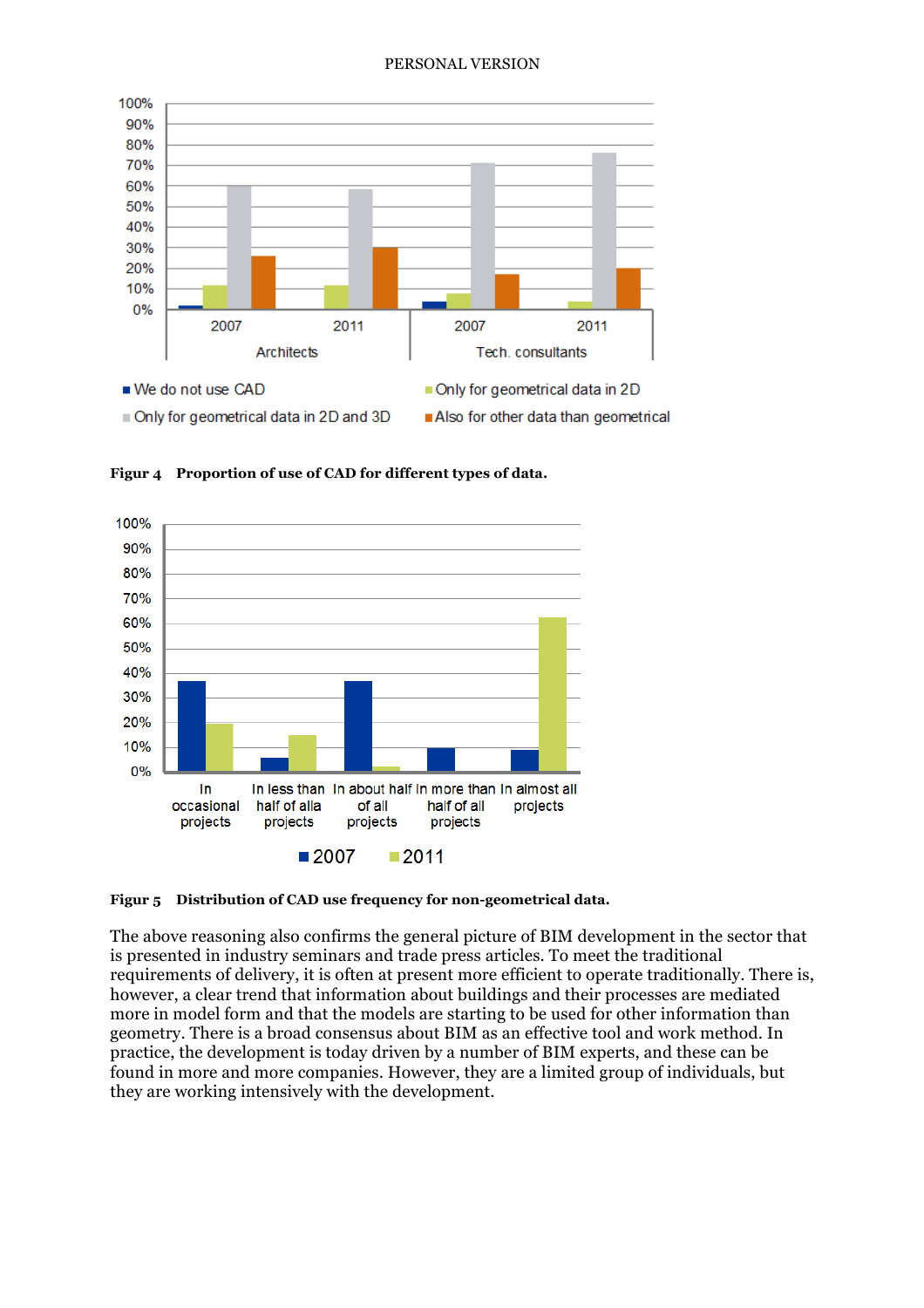### **3.4. EDM and EDI**

Although model-based techniques for information management are gaining ground, the bulk of all information is still shared through documents. The number of documents and versions of them have rather increased owing to the ease of creating and distributing them. A systematic way to store and organize documents, then becomes necessary for searching and accessing documents, and to manage the huge flow of information that a project member is expected to handle. The following two graphs (Figure 6 and Figure 7) show the distribution and frequency of project-based electronic document management (EDM), i.e. web portals where different suppliers are providing the services through the Internet. The questions are not related to electronic document management within the company but the kind that is shared by multiple actors in a project. The proportion of workplaces that use EDM is 50% in the sector as a whole, where the architects are taken the lead with nearly 90% usage. Contractors use is clearly lower, but all categories have increased their use over the measurement period, and the increase can be stated as a very clear trend.

In addition to an increasing number of companies using EDM systems, the frequency of use within companies is also increasing. Figure 7 shows that those who state that the system is used "in almost all projects" is low and unchanged, but that a movement has occurred from the category "in isolated projects" to the category "half of all projects." The systems are not effective for all types of projects, but require a certain size for the benefits to outweigh the effort. The increased frequency of use shows, however, that experienced users achieve benefits in more and more projects.







**Figur 7 Proportion of how often EDM is used in projects.**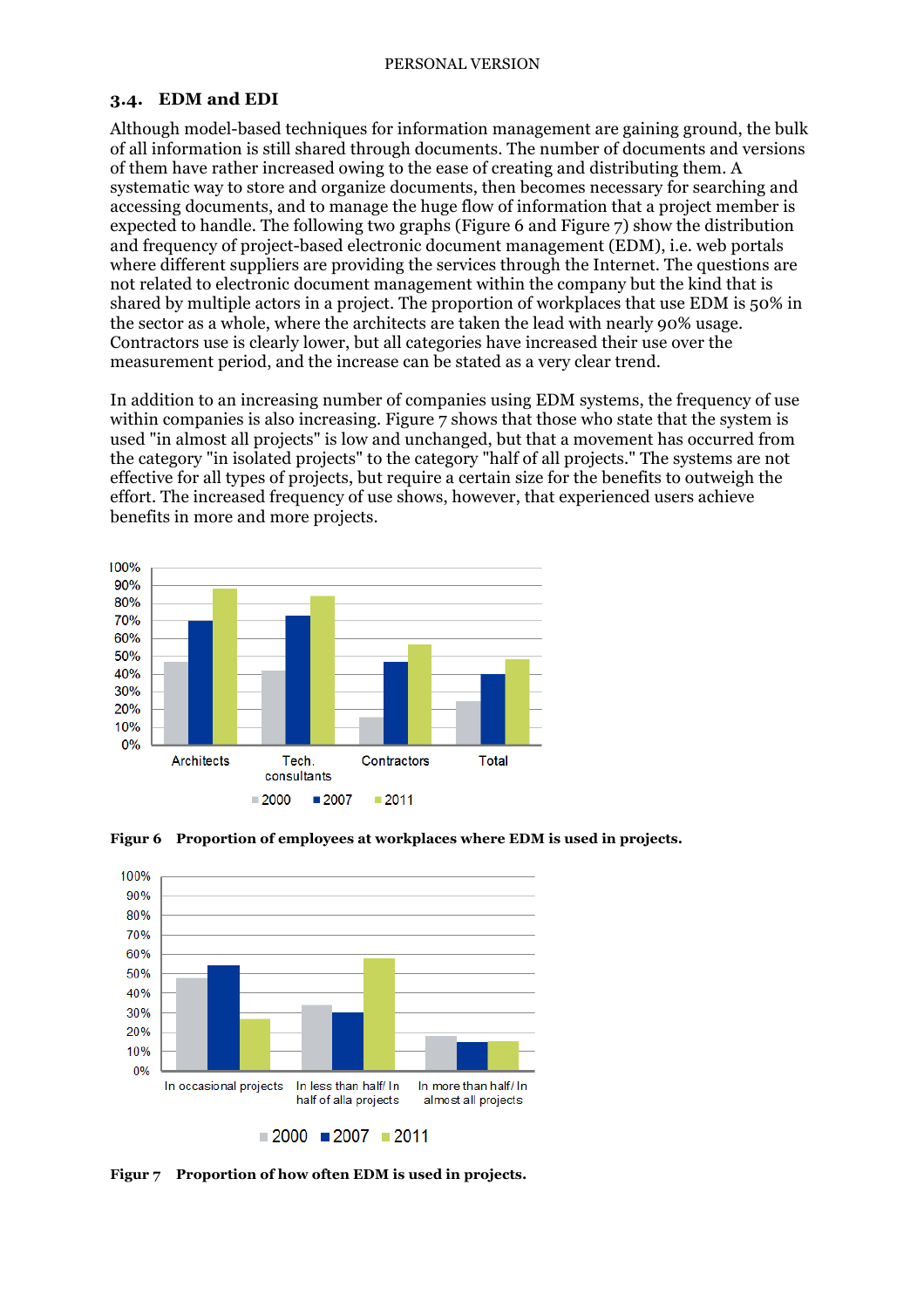E-commerce is another area in IT development that involves information exchange *between* actors in the sector. Today a third of the sector performs more than 25% of their purchases electronically in any manner (fig. 8.) The proportion increased significantly between 2000 and 2007, but remained largely unchanged between 2007 and 2011.

The way to work with e-commerce has been divided into four levels. Web shops are the simplest and mean that a selling company puts up a website with its assortment, its pricing and ordering options, and that the buyer manually places their orders via the portal. Payments can be made in different ways. The most advanced form of e-commerce is "Full EDI" where a seller and a buyer have connected their business systems and exchange business information via standardized electronic messages, from catalogues and price lists by orders through invoicing and payment. EDI requires initial resources to set up systems and standards, and are therefore often based on long-term contracts between sellers and buyers.

Figure 9 shows that it is the simplest form of e-commerce, i.e. web shops, that accounts for 90% of the use, and that this category also is increasing. The more advanced forms, with greater initial effort for both buyers and sellers, decreases in favour of the benefit of trading via online shops, despite the fact that the potential for efficiency is considerably higher within the more advanced systems. The simpler solutions are more accessible, provide faster efficient gains and make the everyday work easier. They are also available to smaller businesses and do not require investments to the same extent.



**Figur 8 Proportion of purchases done with E-commerce.**



**Figur 9 E-commerce usage proportions.**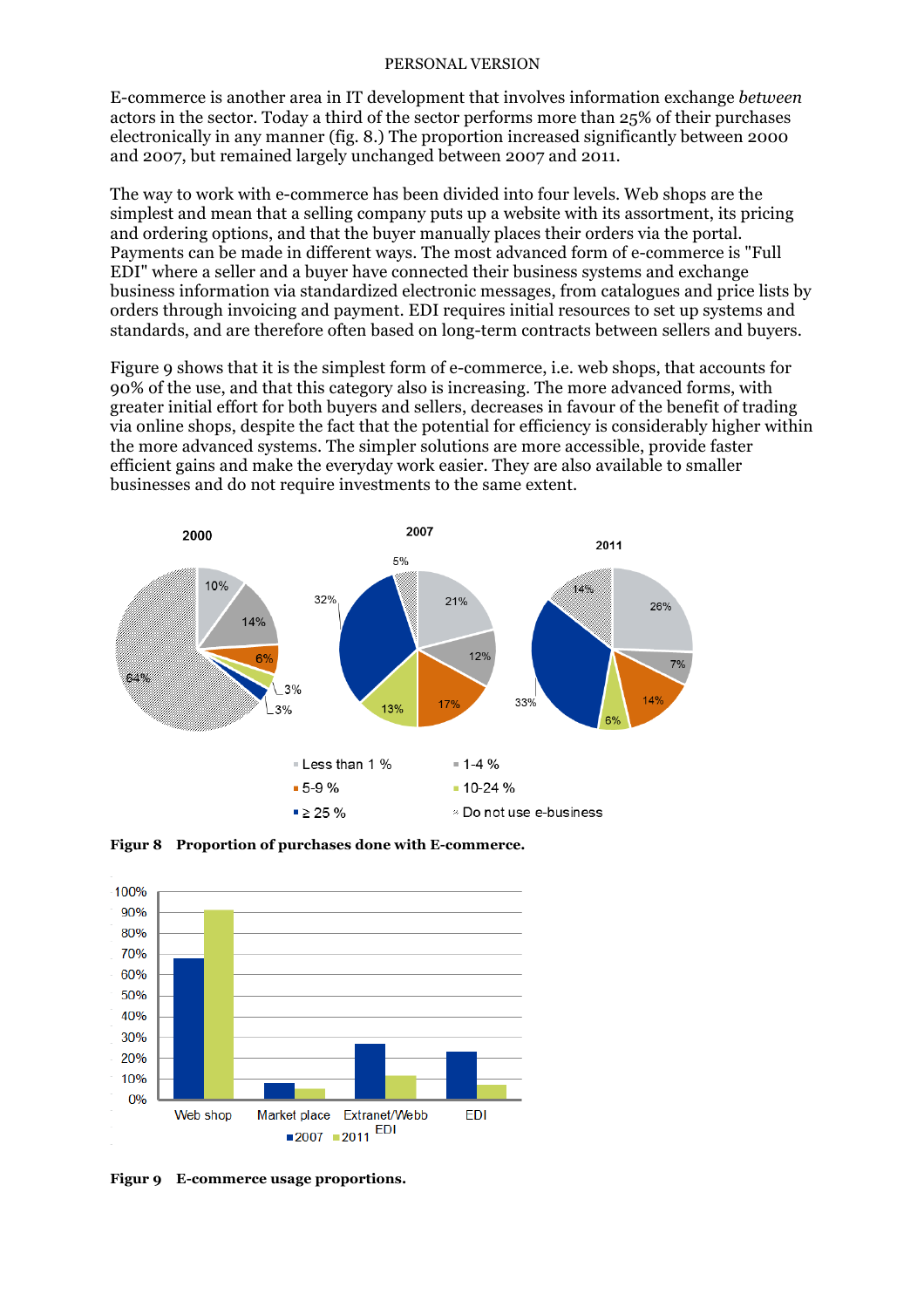## **3.5. Effects and strategies**

Figure 10 shows the importance of different motives for an increased use of IT within the companies. The figure shows the percentage of respondents answering one of the two top options ("important" and "very important") on a five-point scale concerning how important different motives are for an increased IT use. The answers should largely be considered relative to each other since it is easy to consider all items important, in answering these types of questions.

According to the answers, the most important motives are to make the "technical" and "administrative" work more efficient. These two motives have been considered most important at all measurement occasions. Both motives get the same high value. Least important is the development of new products/business models. Also this is the same result as in previous measurements. It indicates that there is a clear ambition to improve the old work methods, i.e. doing "the same thing but faster." Few of the respondents tend to strive to use IT to develop their business and perform things in new ways. The biggest change in the relative order is the motive "Demands from employees", which is considered more important at the latest survey. New generations who entered the labour market have grown up with new technology and modern internet-based communication. They have completely different requirements and expectations of these tools. Even if one must be cautious in comparing the absolute numbers, it is a clear trend that all motives increasingly become more important, as well in the 2007 as in the 2011 survey. This may indicate that IT is generally a more important parameter, and is in some cases regarded as self-evident.



### **Figur 10 Importance of different motives for IT investments**

Figure 11 states the proportion of those who have experienced productivity gains (with more than 15%) in five different areas. The areas are arranged by decreasing rate for the 2011 survey. Most respondents experience higher productivity in "general administration". Figure 10 above also shows that efficiency of administration is an important motive. Administration has been highest at all three measurements occasions according to the figure.

An almost equally high percentage thinks that productivity has increased in design. There is a clear increase when comparing with the two previous surveys. Design was number two in the survey 2000 and then declined in the 2007 survey. In 2011 it was again one of the two areas where increase of productivity has occurred to the highest extent. At the survey 2000, CAD had taken over drawing by hand and was widely implemented among the design companies. At the time for the 2011 survey object-based design had started to gain ground among the designers, which can explain the experience of new productivity increases.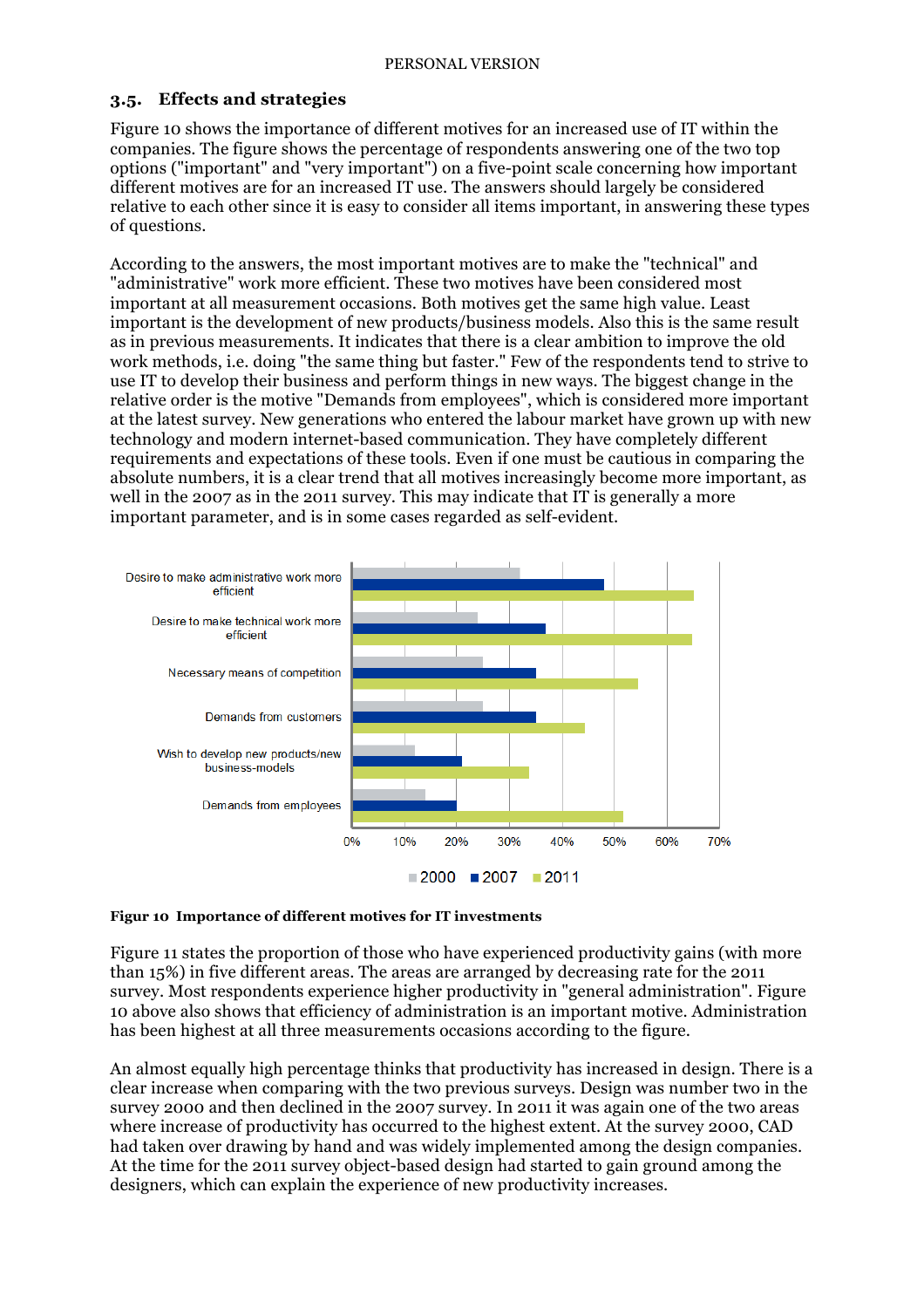Purchases/sales have fallen, which may be related to a lower use of advanced e-commerce such as EDI as stated in section 3.4. Workplace management has been the last at all the three measurement occasions, but has continuously increased in absolute terms. Even on the construction sites thus, more and more benefits occurs by using IT-based tools.



#### **Figur 11 Proportion of employees in workplaces that experience increase in productivity with more than 15 %, caused by IT, in different areas.**

Table 2 to Table 4 below describes the advantages, disadvantages/obstacles and planned areas for investment in the coming years. For each question, respondents had to select up to three areas. The percentage in the table describes the proportion of respondents that consider the area to be one of the three most important. The tables are sorted in descending order of priority, with the previous year's position in each column. The main trends are marked with arrows.

Regarding perceived benefits in Table 2 "possibility of sharing information" tops the list. This is an area that has slowly increased since the first survey. Number two is "Simpler/faster access to common information", which is closely related. The ability to share and communicate information is clearly a strong advantage in this project-based sector and has been highly prioritized in all measurements. "Work done more quickly" was high on the list in 1998 and has now regained a place among the first three.

"Better financial control" has fallen back after top rankings in the 2000s. The concept concerns both corporate and project accounting, and there has probably been a lot of development in the last 10 years, but the curve is flattening. The changes have already taken place, and the IT tools are today regarded as a matter of course.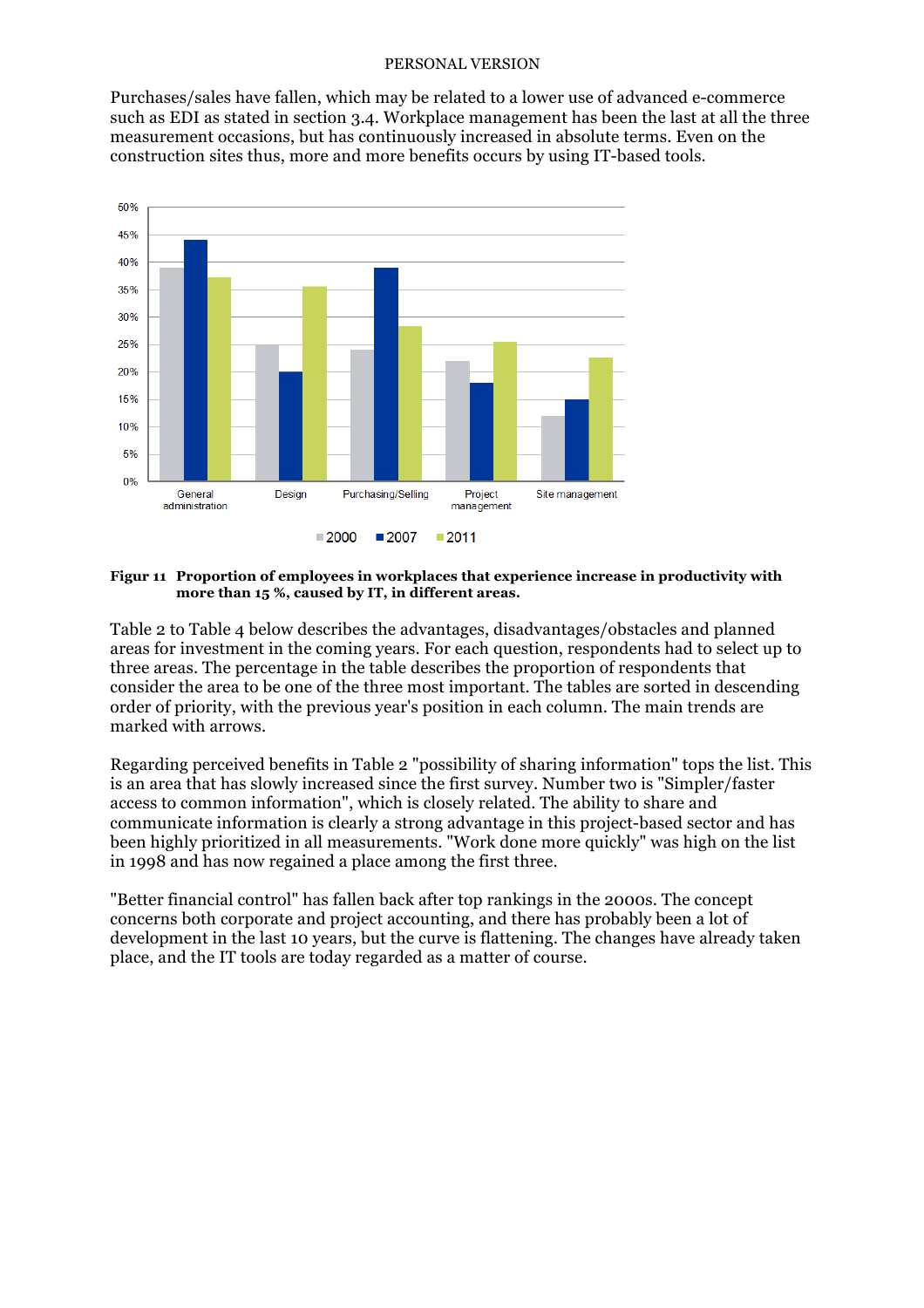| <b>TOTAL</b>                                                  | $(\%)$ | 2011           | 2007           | 2000           | 1998           | <b>Trend</b> |
|---------------------------------------------------------------|--------|----------------|----------------|----------------|----------------|--------------|
| Possibility of sharing information                            | 40 %   | 1              | 3              | 4              | 6              |              |
| Simpler/faster access to common information                   | 29 %   | $\overline{2}$ | 1              | $\overline{2}$ | 1              |              |
| Work done more quickly                                        | 28 %   | 3              | 4              | 6              | 3              |              |
| Better quality work                                           | 24%    | $\overline{4}$ | 6              | $\overline{7}$ | 2              |              |
| Better communications                                         | 20 %   | 5              | $\overline{7}$ | 3              | 4              |              |
| Easier to handle large amounts of data                        | 19 %   | 6              | 8              | 5              | $\overline{7}$ |              |
| Possibility of teleworking/telecommuting                      | 18 %   | $\overline{7}$ | 4              | 9              | 9              |              |
| Greater flexibility for satisfying customers                  | 14%    | 8              | 9              | 8              | 8              |              |
| Better financial control                                      | $13\%$ | 9              | 2              | 1              | 5              |              |
| Possibility of developing new products/new<br>business models | 8 %    | 10             | 12             | 11             | N/A            |              |
| Makes the company more attractive when recruiting<br>staff    | 3%     | 11             | 10             | 10             | 10             |              |
| Possibility of reducing staff                                 | $0\%$  | 12             | 11             | 12             | 11             |              |

#### **Table 2 Perceived benefits of increased IT use**

A very clear and stable top ranking among obstacles in Table 3 is the area "Continuous demand for upgrading hardware and software." The technical development requires continuous changes in systems. It is not possible to forgo upgrades, partly because of cooperation reasons when some systems become de-facto standards, and companies depend on that same versions as other companies are using, partly for reasons regarding licensing models. Software purchased almost always include so called subscription agreements which involves yearly payments for future versions. The actual investment costs are also a barrier, but probably experienced "fairer". It is always possible to refrain from an investment after a completed cost–benefit analysis, but that choice is not the same for the upgrade of software.

The area "non-compatible software" as an obstacle has increased in importance and is reported by nearly 30% as one of the three biggest obstacles. Since the greatest benefit is stated as "sharing common information", systems must be flexible and able to talk to each other. The on-going work in the sector around BIM, where information has to be able to be exchanged between different types of software, also makes this an important area.

|  |  |  |  | Table 3 Perceived disadvantages/obstacles of increased IT use |  |
|--|--|--|--|---------------------------------------------------------------|--|
|--|--|--|--|---------------------------------------------------------------|--|

| <b>TOTAL</b>                                             | (%)  | 2011           | 2007           | 2000           | 1998           | <b>Trend</b> |
|----------------------------------------------------------|------|----------------|----------------|----------------|----------------|--------------|
| Continuous demand for upgrading hardware and<br>software | 42 % | 1              | 1              | 1              | $\overline{2}$ |              |
| Investment costs too high                                | 32%  | $\overline{2}$ | 5              | $\overline{2}$ | 1              |              |
| Non-compatible software                                  | 28 % | 3              | 7              | 6              | N/A            |              |
| Greater know-how required from staff                     | 25 % | $\overline{4}$ | 4              | 3              | 3              |              |
| Overabundance of information                             | 24 % | 5              | $\overline{2}$ | 4              | 7              |              |
| Risk that IT leads to inefficiency                       | 16 % | 6              | 6              | 9              | 12             |              |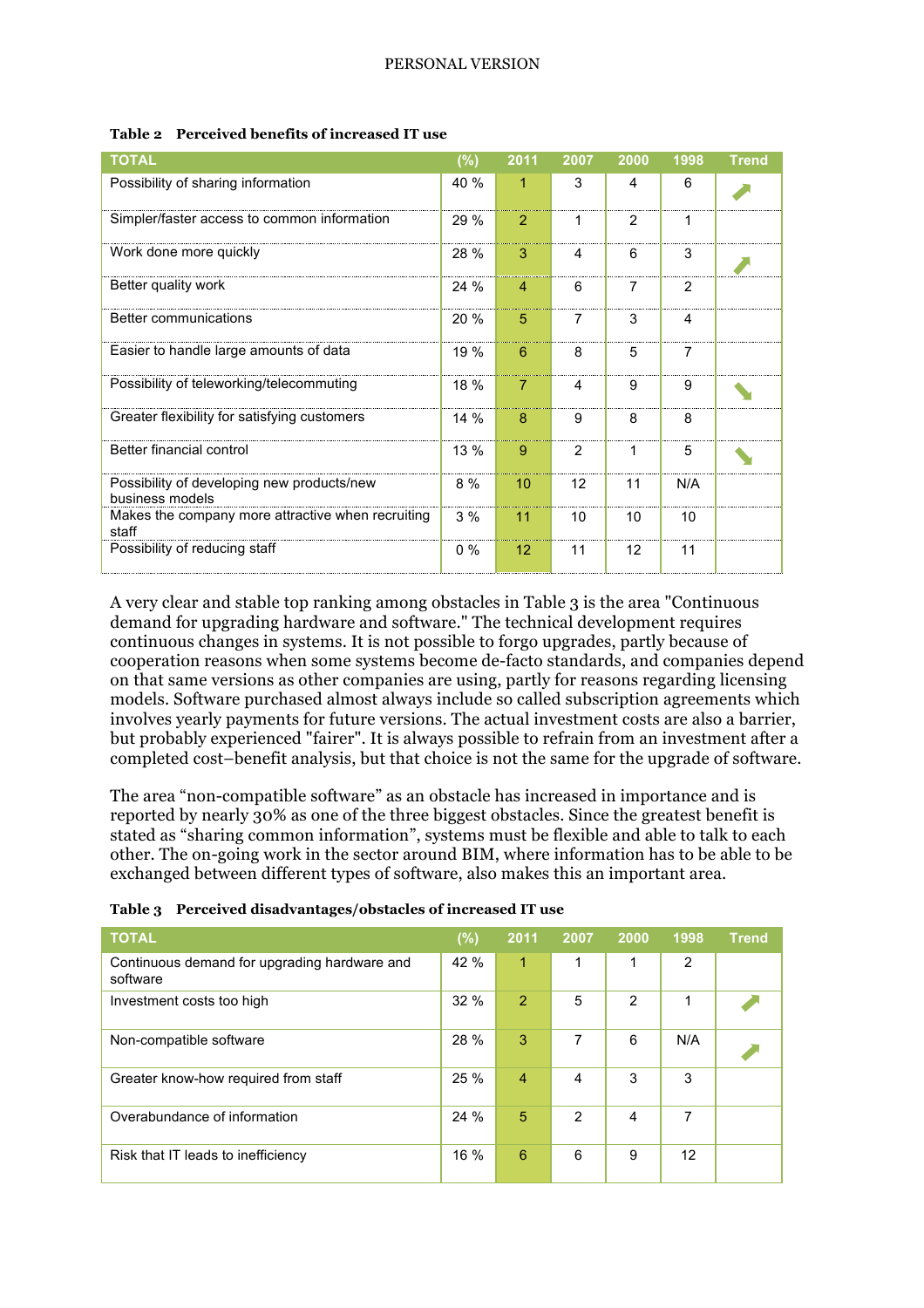| General attitude that old ways of doing things have<br>worked well throughout the years and changes are<br>unnecessary | 14%   | 7  | 3  | 5  | 5  |  |
|------------------------------------------------------------------------------------------------------------------------|-------|----|----|----|----|--|
| Reduced security                                                                                                       | 11 %  | 8  | 12 | 8  | 13 |  |
| Difficulty in measuring profit/assessing investments                                                                   | 7%    | 9  | 10 | 10 | 4  |  |
| Decision-makers have no time for IT efforts<br>because of heavy workload                                               | $6\%$ | 10 | 9  |    | 6  |  |
| Preference for manual working because of lack of<br>standards/coordination                                             | 5%    | 11 | 11 | 11 | 8  |  |
| Insufficient management interest/commitment                                                                            | 3%    | 12 | 7  | 12 | 9  |  |

Among planned investments in Table 4 "Document management" still tops the list. Most of the information that is created and shared is stored in the format of documents, and the handling of documents has topped the list of priorities at each measurement occasion. This can be interpreted in different ways. On one hand, that it is an on-going and important issue that must be constantly developed. On the other hand, it is noteworthy that the problems in this area seem not yet to be solved. The fact that the area constantly is the most important can be a signal that there are problems that are difficult to manage.

CAD investments are again among the top three areas. Also BIM has risen in priority among planed efforts, but only 11% of the sector as a whole considers it one of the three most important areas. However, the fact that CAD issues get high priority among the whole sector, suggest a willingness to use CAD information in new ways, even if not everyone refers to it as BIM. The figures describe the responses for the sector as a whole. A more nuanced view is given if studying the individual business categories separately, where for example BIM is given the highest priority of all among Architects. 66% of the architects consider BIM as one of the three most prioritized areas.

The fact that information retrieval on the Internet gets a high priority among future investments may at first seem surprising. However, the Internet today is quite different than it was ten years ago. The way to communicate through so-called social media, the amount of structured factual information through wikis and forums on every conceivable subject areas, the provision of so-called cloud services instead of purchased software, indicates probably that the companies are working in new ways with these issues and that the potential of the Internet leads to new efforts.

| <b>TOTALT</b>                       | $(\%)$ | 2011           | 2007 | 2000 | 1998 | <b>Trend</b> |
|-------------------------------------|--------|----------------|------|------|------|--------------|
| Document handling                   | 35 %   | 1              | 2    | 1    | 1    |              |
| Portable equipment/mobile systems   | 25%    | 2              | 1    | 4    | 8    |              |
| CAD                                 | 25 %   | $\overline{2}$ | 6    | 7    | 4    |              |
| Information search via the Internet | 23%    | $\overline{4}$ | 7    | 8    | 2    |              |
| Accounting systems                  | 21%    | 5              | 3    | 3    | 3    |              |
| Project management                  | 18 %   | 6              | 8    | 5    | 6    |              |
| Systems for technical calculations  | $16\%$ | 7              | 12   | 11   | 9    |              |
| Project webs (EDM)                  | 12%    | 8              | 9    | 10   | N/A  |              |
| Product models/BIM                  | $11\%$ | 9              | 13   | 14   | 11   |              |
| Systems for costing/cost control    | $10\%$ | 10             | 5    | 2    | 5    |              |

|  | Table 4 Areas for planned IT investments, in order of priority |  |  |
|--|----------------------------------------------------------------|--|--|
|--|----------------------------------------------------------------|--|--|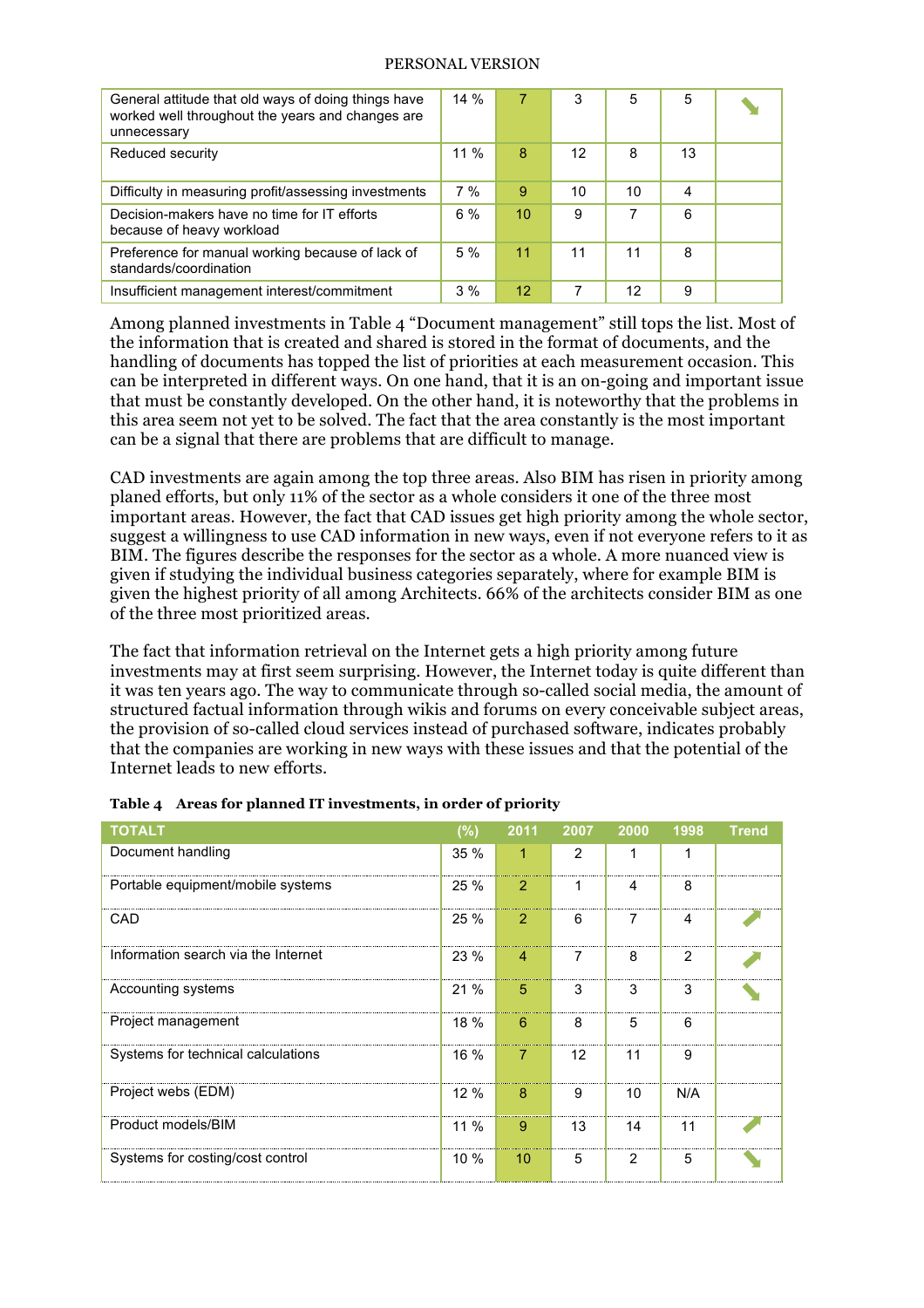| E-commerce                          | 6 % | 11              |    | 6  |     |  |
|-------------------------------------|-----|-----------------|----|----|-----|--|
| New business models and activities  | 2%  | 12 <sup>1</sup> | 10 | 13 | N/A |  |
| Virtual Reality                     | 2%  | $-12$           | 13 | 15 |     |  |
| Systems for real estate information | %   |                 | 11 | 12 | N/A |  |

# **4 DISCUSSION AND CONCLUSIONS**

The IT development in the building sector is moving forward. It does not always occur in the way or at the speed that is expected, but there are continuous changes. Previous studies have shown that the general use of ICT in the sector, such as computers per employee, network capacity, access to mobile phones, applications such as word processing, spread sheet, email, intranet, etc., are used in approximately to the same extent as within other sectors.

However, how IT is used in the companies' core businesses, i.e. sector specific activities and operations, is interesting. The description of the general IT use above is about following the trends, while IT in the core business is about driving development and innovation towards higher profitability, business value and productivity. It is in these areas, that the sector is able to increase profitability and productivity more than only at the margin. It requires, however, often making major changes and daring to question old methods and ways of working. To take full advantage of IT, new ways of working is essential.

The results of the survey show that the sector is gradually increasing the use of IT to support various operations, such as planning, logistics, design, and purchasing. This is not done with large well defined change efforts, but with small steps, where individuals often have great freedom to choose their working method and tool. The biggest changes are not seen in the performance of individual operations, but instead in the communication and dissemination of information. Digital document exchange, electronic document management systems and building information models as carriers of shared information, are areas which are expanding and increasing in use. The ability to make common information available is also a clearly perceived benefit of IT in the sector. Communication is a strong driving force in this information-intensive industry sector, which involves a number of stakeholders that have to collaborate in projects, and where these stakeholders are combined in new ways in each new project. However, the number of stakeholders results in problems regarding the development. If new ways of communication and information dissemination are being introduced, and the development occurs more quickly with certain stakeholders than with others, there might ensue communication problems. The study shows that contractors are less likely to use EDM and BIM, and generally have a lower IT maturity, resulting in an uncertainty if they can use all the information supplied.

However, this seemingly slow development has practical and commercial explanations, which also are connected to the complex relationships in the sector. Companies and individuals act rationally in most cases. A change in an activity or an effort of any kind should be worthwhile, either directly for the person doing it, or to a nearby function. An effort that provides a direct simplification or other significant rewards is performed immediately, while an effort with an uncertain outcome, or even the lack of effect on the person doing it, will not happen.

Several of the areas outlined in the study have a clear impact on the project level: better structure and availability of information via EDM, coordination and integration of shared information through BIM, or fast and efficient procurement processes via EDI. Benefits occur at a higher level or in the longer term, and these systems require different types of initial efforts that can sometimes be difficult to justify. BIM does not necessarily provide increased profitability for a designer who will deliver drawings. To enter metadata and upload a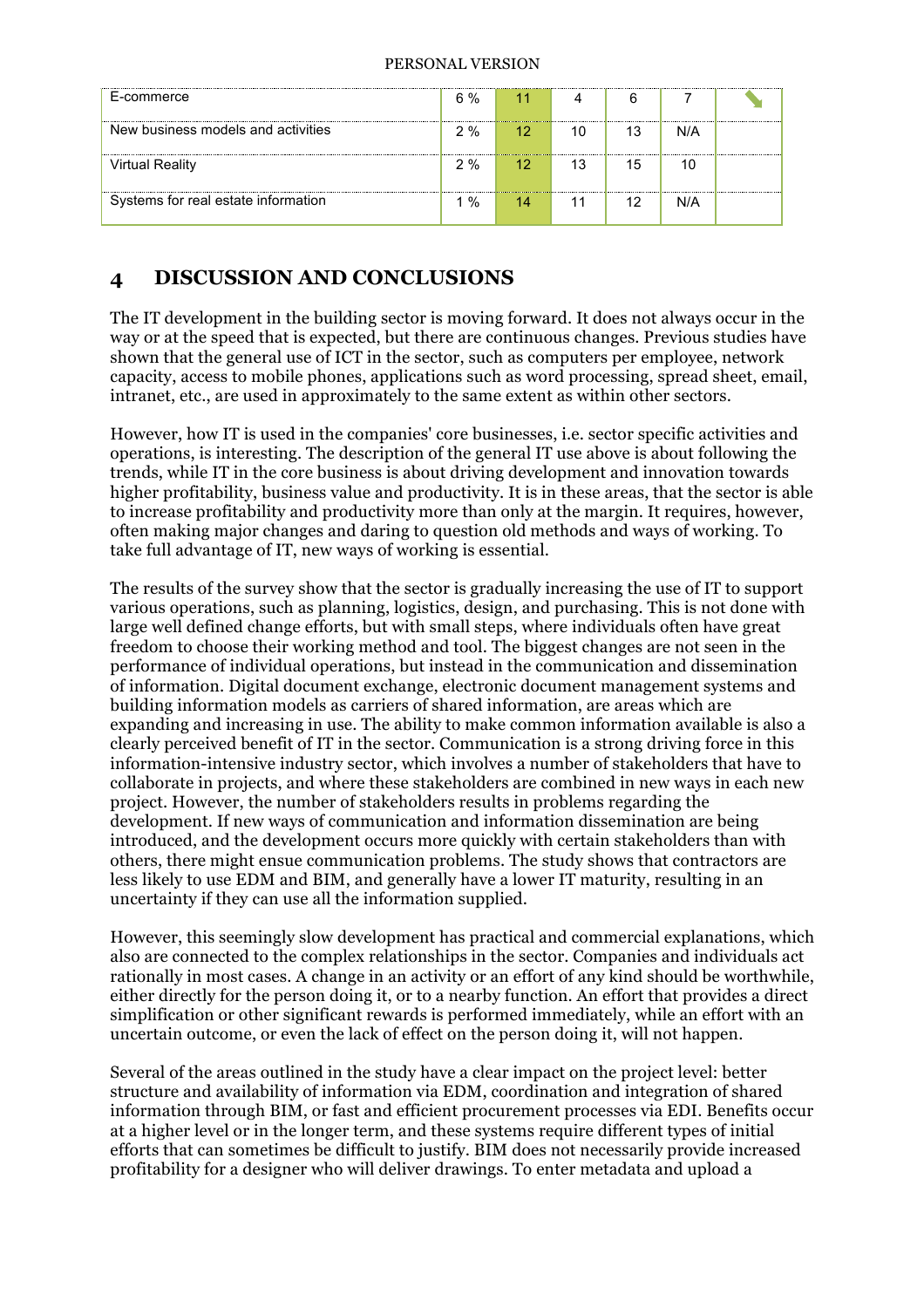document into a portal for the convenience of someone else is not always time efficient for the individual. The way that construction projects usually are procured seldom give room for innovation, but instead favour established approaches. However, if a company can sharpen its processes and improve its internal operations, and as a result deliver higher quality at lower cost, it gets a competitive advantage. It is also shown in the study that streamlining existing processes is a bigger driving force for the companies than to experiment with new ways of working. The latter is much more difficult for companies to influence since they are only one piece in a larger context of companies and processes in this project based sector.

With this as a background, it is interesting to note the developments in more complex technologies such as BIM. It is not just short-term profit motives that drive investments, but also a curiosity and a desire to do things in better and new ways, not only in a company's own operations but in the construction process as a whole.

### **Acknowledgements**

The survey in this study would not have been possible to carry out without the financial support of The Swedish Construction Federation. The valuable comments of Mikael Laakso are acknowledged.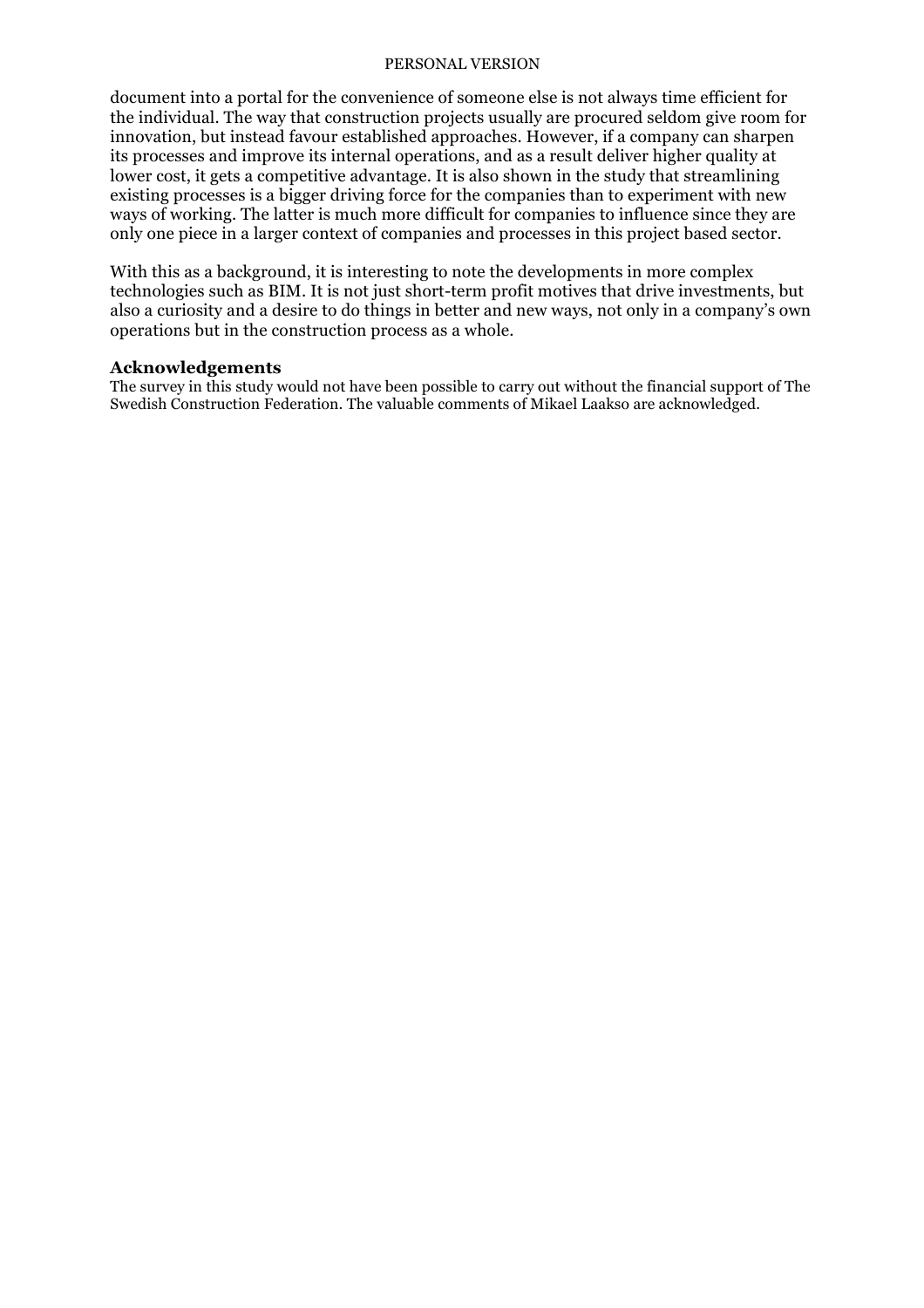## **5 REFERENCES**

- [1] Samuelson, O. (1998). IT Barometern. Uppbyggnad av en undersökning av IT-användande i byggsektorn. (In English: IT barometer . design of a survey on the use of IT in construction.) *M.Sc thesis, Royal Institute of Technolog, Dept. of Construction management and economics*, Stockholm.
- [2] Samuelson, O. (2002). IT-Barometer 2000 The use of IT in the Nordic construction industry, *Electronic Journal of Information Technology in Construction*, Vol. 7, pg. 1-26.
- [3] Samuelson, O. (2008). The IT-barometer a decade's development of IT use in the Swedish construction sector, *Electronic Journal of Information Technology in Construction*, Vol. 13, pg. 1-19.
- [4] Samuelson, O. (2010). *IT-Innovationer i svenska bygg- och fastighetssektorn*, (In English: IT innovations in the Swedish construction and property sector) Doctoral thesis, Swedish School of Economics, Helsinki Finland.
- [5] Davies, K. (2010). IT Barometer New Zealand A survey of computer use and attitudes in the New Zealand Construction Industry. *Proceedings of the CIB W78 2010: 27th International Conference* – Cairo, Egypt, 16-18 November 2010.
- [6] Samuelson, O., Björk, B-C. (2013). Adoption processes for EDM, EDI and BIM technologies in the construction industry. In press., *Journal of Civil Engineering and Management.*
- [7] Howard, R., Kiviniemi, A., Samuelson, O. (1998). Surveys of IT in the construction industry and experience of the IT-Barometer in Scandinavia. *Electronic Journal of Information Technology in Construction*, Vol.3, pg. 47-59.
- [8] Howard, R., Samuelson, O., Kiviniemi, A. (2002). The latest developments in communications and ecommerce – IT barometer in 3 Nordic countries, In: Agger, Christiansson and Howar (Eds.) *Proceedings CIB W78 Conference on Distributing Knowledge In Building*, Aarhus School of Architecture, 12 – 14 June 2002.
- [9] Rivard, H. (2000). A Survey on the Impact of Information Technology on the Canadian Architecture, Engineering and Construction Industry. *Electronic Journal of Information Technology in Construction*, Vol. 5, pg. 37-56.
- [10] Davies, K. (2010). Benchmarking computer use in the NZ Construction Industry, Research report 2009- 1135, Unitec New Zealand, Department of Construction.
- [11] Goh, B. H. (2005). IT Barometer 2003: survey of the Singapore Construction industry and a comparison of results. *Electronic Journal of Information Technology in Construction*, Vol.10, pg. 1-13.
- [12] Goh, B. H. (2005). Creating intelligent enterprises in the Singapore construction industry to support a knowledge economy. *Building and Environment*, Vol. 41, pg. 367-379.
- [13] Adejimi, A., Oyediran, O. S., Ogunsanmi, E. B. (2010). Employing Qualitatively Enriched Semi Structured Questionnaire in Evaluating ICT Impact on Nigerian Construction Chain Integration, *The built & Human Environment Review*, Vol. 3, Special Issue, pg. 49-62.
- [14] Pamulu, M. S., Bhuta, C. (2004). Strategic management of information technology in construction industry: the Indonesian perspectives, In: Ogunlana, S., Charoenngam, C., Pannapa, H., Hadikusumo, B. H. W., Eds. *Proceedings International Symposium on Globalisation and Construction – CIB W 107 (Construction in Developing Economies) and CIB TG 23 (Culture in Construction) Joint Symposium, pg. 521-530, Bangkok,* Thailand 2004.
- [15] Kamaruzzaman, S. N., Salleh, H., Zawawi, E. M. A., Ali, A. S. (2010). Current Use And Needs Of ICT In Malaysian Building Industry: The Industry Perspective, *Design + Built Journal*, Vol. 3, pg. 74-84.
- [16] Chien, H. J., Barthorpe, S. (2010). The current state of Information and communication technology usage by small and medium Taiwanese construction companies, *Electronic Journal of Information Technology in Construction*, Vol. 15, pg. 75-85.
- [17] Tas, E., Irlayici, F. P. (2007). A survey of the use of IT in building product information acquisition in Turkey, *Electronic Journal of Information Technology in Construction*, Vol. 12, pg. 323-335.